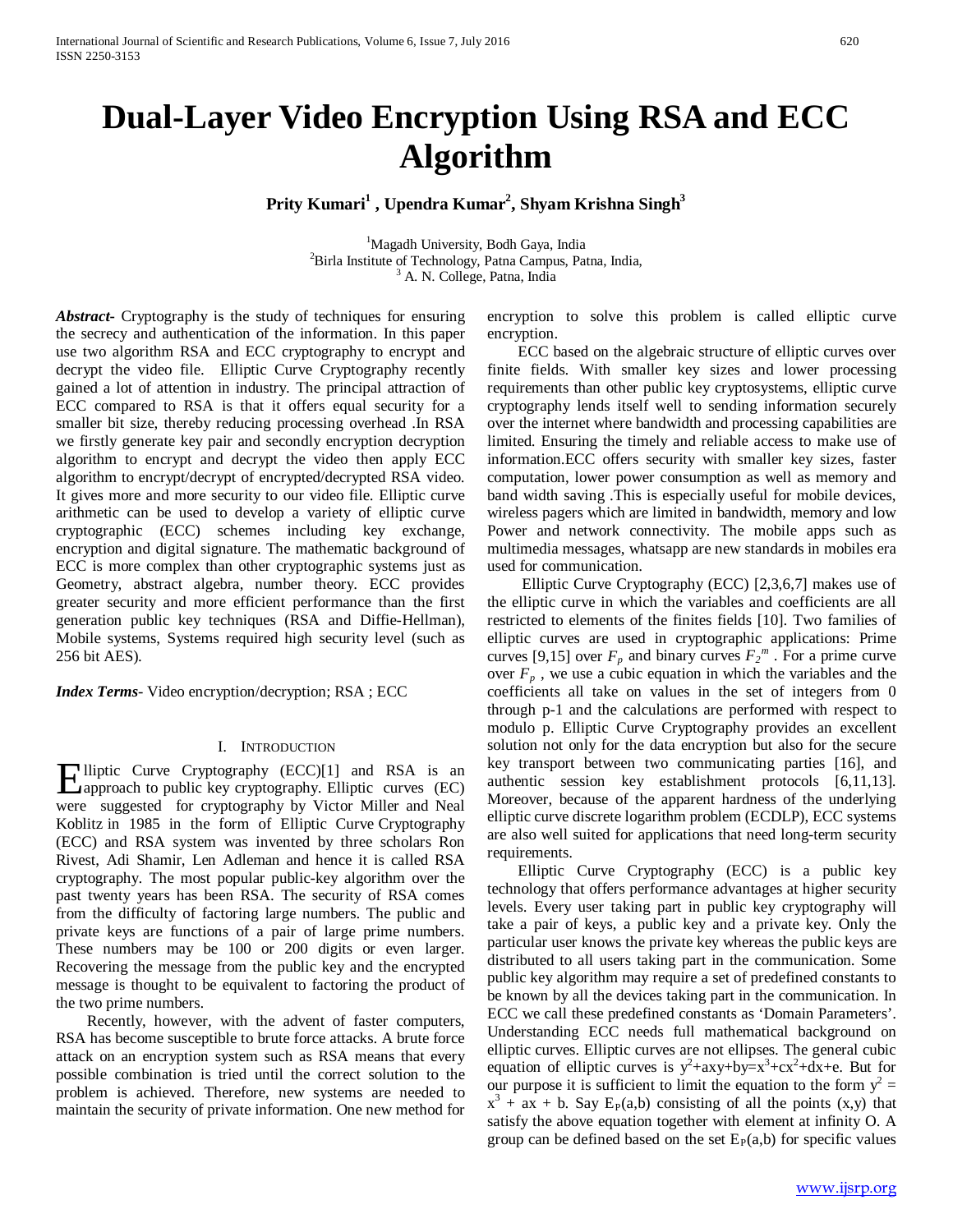of a and  $b[8]$ . If P,Q, R are points on  $E_P(a,b)$  the relations commutatively, associatively, existence of an identity element and existence of inverse hold good[4]. The heart of ECC is discrete logarithm problem that can be stated as "it should be very hard to find a value k such that **Q=kP** (scalar multiplication) where P and Q are known'. But 'it should be relatively easy to find Q where k and P are known' P, Q are points on the elliptic curve [5].

### II. RELATED WORK

 In today's modern day where we depend on video transmission for news and media, protecting digital video from attacks during transmission is of prime importance. Due to the large size of digital videos, they are usually compressed and then transmitted using formats like MPEG.

 The Naïve Algorithm is the simplest way to encrypt every byte in the whole MPEG stream using standard encryption schemes like DES or AES. The idea of the Naïve algorithm is to treat the MPEG bit-stream as text data and does not use any special structure [17,18]. It ensures the security as no known can effectively break the AES or the triple DES encryption if a sufficiently large key space is used [14].

 Quiao and Nahresdt introduced a new algorithm called Video Encryption Algorithm (VEA) [17]. It is based on the statistical properties of the MPEG video standard and symmetric key algorithm which reduces the amount of data encrypted [14]. VEA divides the input video stream into two chunks (a1, a2, a3, a4, a5, a2n-1, a2n). These chunks are further divided in to data segments into even list (a2, a4, a6...a2n) and odd list (a1, a3, a5..a2n-1). After this, an encryption key is applied to the even list, E (a2, a4, a6…a2n), where E denotes the Encryption function used. The resultant encoded list is XORed with the odd list and the concatenated result is the final cipher text. As a result, the VEA is protected from known-only plain text attack as each frame will have a different key [14].

 Four new algorithms were introduced by Bhargava, Shi and Wang [19,20]. The algorithms are Algorithm 1, Algorithm 2 (VEA), Algorithm 3 (MVEA), and Algorithm 4 (RVEA). Algorithm 1 uses the permutation of the Huffman code words in I-frames, combining encryption and compression in a single step. A secret permutation p is used which is used to permute standard MPEG Huffman code word list.

 The AEGIS technique was developed by Maples and Spanos [21,22]. It only encrypts the I-frame of the MPEG stream. The sequence header is also encrypted which makes the MPEG video stream unrecognizable. The MPEG bit-stream is further hidden by encrypting the IOS end code. The DES encryption is used for the entire process.

## III. PROPOSED SYSTEM

 RSA encryption, named for the surnames of the inventors, relies on multiplication and exponentiation being much faster than prime factorization. The entire protocol is built from two large prime numbers. These prime numbers are manipulated to give a public key and private key. Once these keys are generated they can be used many times. Typically one keeps the private key and publishes the public key. Anyone can then encrypt a message using the public key and sent it to the creator of the keys. This person then uses the private key to decrypt the message.

## *Generation of RSA Key Pair*

 Each person or a party who desires to participate in communication using encryption needs to generate a pair of keys, namely public key and private key. The process followed in the generation of keys is described below −

• **Generate the RSA modulus (n)**

- o Select two large primes, p and q.
- Calculate  $n=p*q$ . For strong unbreakable encryption, let n be a large number, typically a minimum of 512 bits.
- o Totient of  $n = \square(n) = \square(p)^* \square(q) = (p\cdot 1)(q-1)$
- **Find Derived Number (e)**
	- o Number **e** must be greater than 1 and less than  $(p-1)(q-1)$ .
	- o There must be no common factor for e and (p −  $1$ )(q − 1) except for 1. In other words two numbers e and  $(p-1)(q-1)$  are co-prime.
- **Form the public key**
	- o The pair of numbers (n, e) forms the RSA public key and is made public.
	- Interestingly, though n is part of the public key, difficulty in factorizing a large prime number ensures that attacker cannot find in finite time the two primes ( $p \& q$ ) used to obtain n. This is strength of RSA.

## • **Generate the private key**

- o Private Key d is calculated from p, q, and e. For given n and e, there is unique number d.
- o Number d is the inverse of e modulo  $(p 1)(q -$ 1). This means that d is the number less than (p  $-1$ )(q  $-1$ ) such that when multiplied by e, it is equal to 1 modulo  $(p - 1)(q - 1)$ .
- o This relationship is written mathematically as follows −

Ed= 1 mod  $(p-1)(q-1)$ 

The pair of number (n,d) forms the RSA private key.

 The Extended Euclidean Algorithm takes p, q, and e as input and gives d as output.

#### • **RSA Encryption**

 $C = P<sup>e</sup>$  mod n, where C is ciphertext and P is plaintext.

## • **RSA Decryption**

 $P = C^d \mod n$ 

3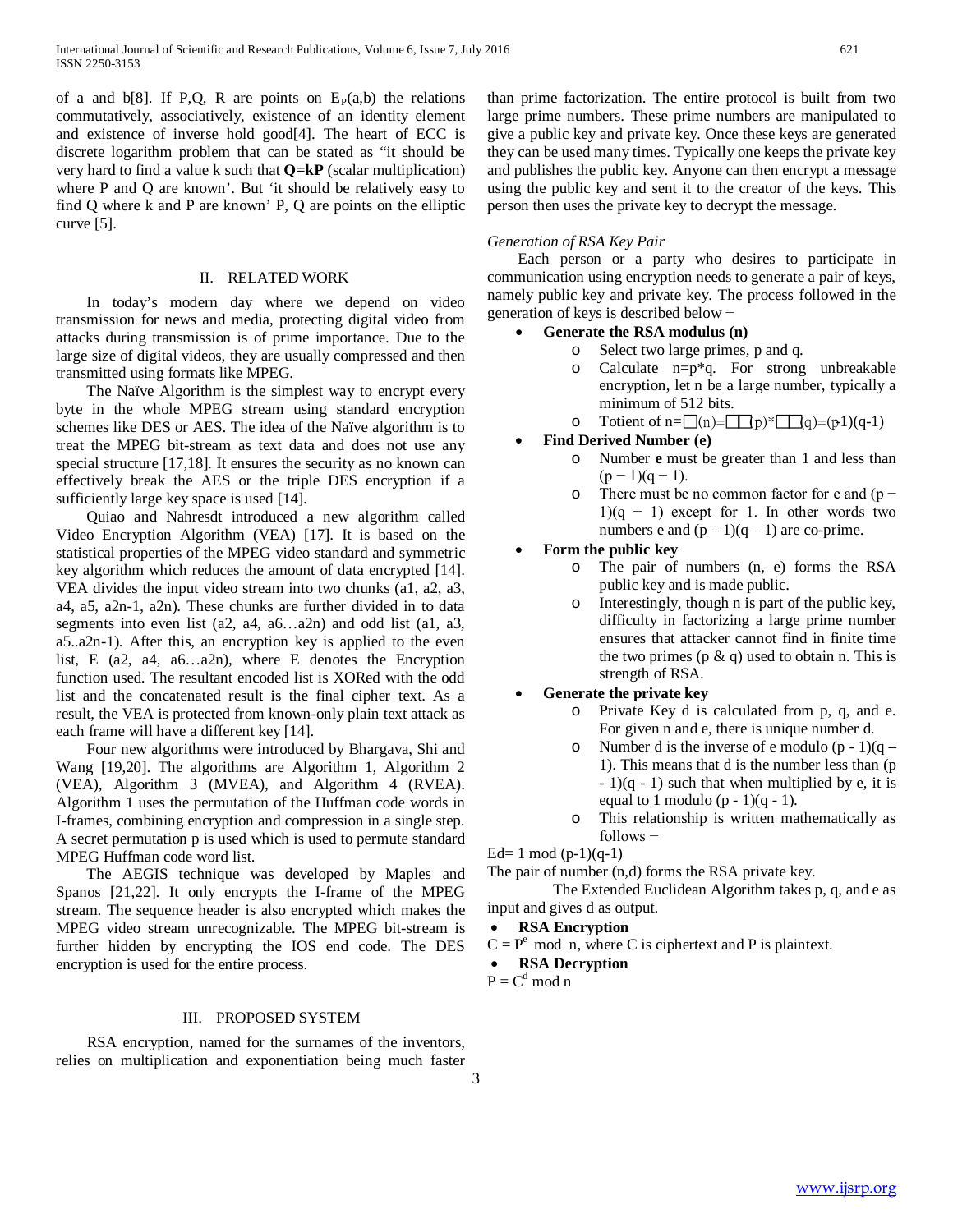

**Fig. 1 Process of Encryption and Decryption**

 In the public key elliptic curve cryptosystems, we assume that entity A wants to send a message m to entity B securely. Order of a point on the curve can be defined as a value n such that  $nP = P+P+...+P$ ... n times = O (infinity)[9].

### **Key generation**:

 Both the entities in the cryptosystem agree upon a,b,p,G,n which are called 'Domain Parameters' of ECC[3]. G is called generator point and n is the order of G. Now A generates a random number  $n_A < n$  as his private Key and calculates his public key  $P_A = n_A G$ . B generates a random number  $n_B < n$  as his private Key and calculates his public key  $P_B = n_B G$ .

#### **Key Exchange:**

Entity A computes his Shared Key by Computing  $K = n_B P_A$ Entity B computes his Shared Key by Computing  $K = n_A P_B$ The two above keys have same value because:  $n_A * P_B = n_A * (n_B * G) = n_B * (n_A * G) = n_B * P_A$ 

#### **Encryption:**

A sends  $C_m = 2$  ciphertext points those are { kG,  $P_m + k P_B$ }. Where G - generator Point  $P_m$  - plaintext point on the curve k - a random number chosen by A  $P_B$  - public key of B **Decryption:**  $P_m + kP_B - n_B(kG) = P_m + k(n_B)G - n_B(kG) = P_m$ 

## IV. VIDEO ENCRYPTION/DECRYPTION

#### *Steps of encryption*

- (1) The AVI file is loaded into the system.
- (2) The frames of the file loaded, is extracted one by one.
- (3) After the extraction process, the frames are loaded.

(4) The loaded frames are then segregated into their RGB components and the encryption takes place on the individual color components of the frame.

(5) The RGB frames are encrypted individually using the ECC algorithm.

(6) To initiate the RSA process, accept an input string from the user. The sum of the ASCII values of each character of the string

input by the user is stored as *x*. Two large consecutive prime numbers are selected which are immediately next to *x* and pass them on as inputs to the RSA algorithm.

(7) Key distribution takes place.

(a) The public key is sent from the sender to the receiver.

(b) The receiver then sends a message *M* to the sender.

(c) The message *M* is first converted into an integer m, such that  $0 \le m \le n$  by using an agreed-upon reversible protocol known as a padding scheme.

(d) The cipher text c is calculated corresponding to  $C_{RSA}$ = *Me (mod n)*.

(8) To initiate the ECC process, accept the value of  $C_{\text{RSA}}$ .

(9) Encode this value to a point on the elliptic curve.

### **Koblitz's Method for Encoding Plaintext [12]:**

*Step1*: Pick an elliptic curve Ep(a,b).

*Step 2*: Let us say that E has N points on it.

**Step 3:** Let us say that our alphabet consists of the digits  $0,1,2,3,4,5,6,7,8,9$  and the letters  $A,B,C,..., X,Y,Z$  coded as  $10,11,\ldots, 35.$ 

*Step 4*: This converts our message into a series of numbers between 0 and 35.

*Step 5*: Now choose an auxiliary base parameter, for example  $k =$ 20. (both parties should agree upon this)

*Step 6*: For each number  $C_{RSA}k$  (say), take  $x = C_{RSA}k + 1$  and try to solve for *y*.

*Step 7:* If you can't do it, then try  $x = C_{RSA}k + 2$  and then  $x =$ *CRSAk* +3 until you can solve for *y*.

*Step 8*: In practice, you will find such a *y* before you hit *x* =  $C_{RSA}k + k - 1$ . Then take the point

 $(x,y)$ . This now converts the number  $C_{RSA}$  into a point on the elliptic curve. In this way, the entire message becomes a sequence of points.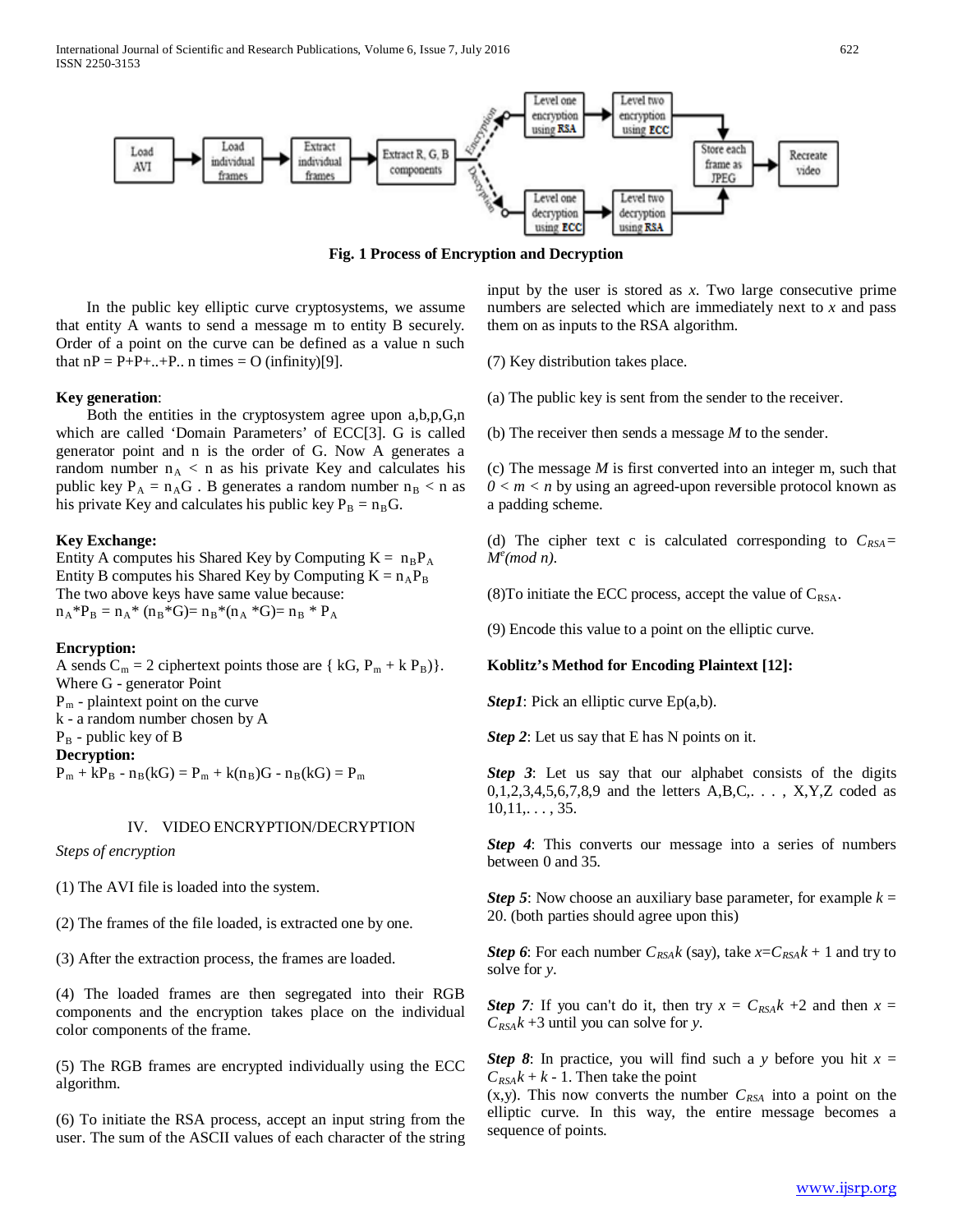(10) The cipher text point  $(x,y)$  is then sent from the receiver to the sender.

(11) The encrypted RGB components are then combined as a JPG file (with a frame number in the filename).

(12) Steps 3 to 9 for all frames are repeated for all the frames.

(13) The result is obtained after utilizing all the stored frames to create a video file with each stored encrypted image as an individual frame of the video.

## *Steps of decryption*

(1) The encrypted AVI video file is loaded into the system.

(2) The frames are extracted one by one.

(3) Each frame is loaded in the system.

(4) The RGB components are then extracted from the loaded frames.

(5) The RGB components are decrypted using ECC.

Consider each point  $(x, y)$  and set  $C_{RSA}$  to be the greatest integer less than  $(x-1)/k$ . Then the point  $(x,y)$  decodes as the symbol  $C_{ECC}$ .

(6)After decryption by ECC, the ECC components are then decrypted using RSA.

(7) The sender recovers  $m$  from  $C_{ECC}$  by using the private key exponent via computing  $m = C_{ECC}^d \pmod{n}$ .

(8) Each decrypted RGB component is then combined as a JPG file (with a frame number in the filename).

(9) Steps 3 to 7 are repeated for all frames.

(10) The result is obtained after utilizing all the stored frames to create a video file with each stored decrypted image as an individual frame of the video.

## **Example:**

Let us take p and q values are very small. Practically, these values are very high.

- Let two primes be  $p = 7$  and  $q = 13$ . Thus, modulus  $n =$  $pq = 7 \times 13 = 91$ .
- Select  $e = 5$ , which is a valid choice since there is no number that is common factor of 5 and  $(p - 1)(q - 1) =$  $6 \times 12 = 72$ , except for 1.
- The pair of numbers  $(n, e) = (91, 5)$  forms the public key and can be made available to anyone whom we wish to be able to send us encrypted messages.
- Input  $p = 7$ ,  $q = 13$ , and  $e = 5$  to the Extended Euclidean Algorithm. The output will be  $d = 29$ . (5.d=1 mod 72, starting with 2 until will reach  $5<sup>k</sup>$  mod 72=1. Doing so

we obtained  $5^6$  mod  $72=1$ , which implies that  $5^5$  mod 72=29 is  $5^{-1}$  in U(72)[i.e e<sup>-1</sup>=d in U(72)])

- Check that the d calculated is correct by computing –
- $de = 29 \times 5 = 145 = 1 \text{ mod } 72$ 
	- Hence, public key is  $(91, 5)$  and private keys is  $(91, 29)$ .
	- Say we have to send character 'a'. 'A' is first encoded as number 10.
	- Plaintext  $P = 10$ , we get ciphertext  $C_{RSA}$  –
- $C_{RSA} = 10^5 \text{ mod } 91 = 82$ 
	- Say the parameters of curve are:  $p = 751$ ,  $a = -1$ ,  $b =$  $188$ ,  $n = 727$ .
	- $x=mk+1$  i.e.  $82*20+1=1641$ cannot solve it for a y such that  $y^2$  mod  $p = x^3 + ax + b$  mod p, where  $m = C_{RSA}$ .
	- So go for  $x=mk+2$ ,  $x=1642$ , no y exists.  $x=mk+3$ ,  $x=1643$ , no y exists.  $x=mk+4$ ,  $x=1644$ , no y exists.  $x=mk+5$ ,  $x=1645$ , no y exists.
	- $x=mk+6$  so  $x=1646$  can solve it for y and  $y=1692$ .
	- Now the point (1646,1692) is point is encrypted and decrypted as a message.
	- To decode just compute  $P_{ECC} = (x-1)/k$  i.e. (1646-1)/20=1645/20 i.e. 82.25.
	- Return 82 as ECC plaintext  $P_{ECC}$  (greatest integer less than  $(x-1)/k$ , that is 82.
	- After decrypting  $m$  to  $P_{ECC}$  it again decrypt by RSA decoder i.e.
- $P_{RSA} = 82^{29} \text{ mod } 91 = 10 = \text{original plaintext.}$ 
	- The number 10 is now decoded to character 'A'.

## V. RESULT AND ANALYSIS

 We select one frame of MPEG video and using RSA algorithm first to encrypt video then after we use ECC algorithm to again encrypt the encrypted video. After encryption we get figure c. Then we decrypt the encrypted image through ECC algorithm. We get original image after decryption of decrypted video using RSA decryption algorithm. The results of encryption and decryption are shown below: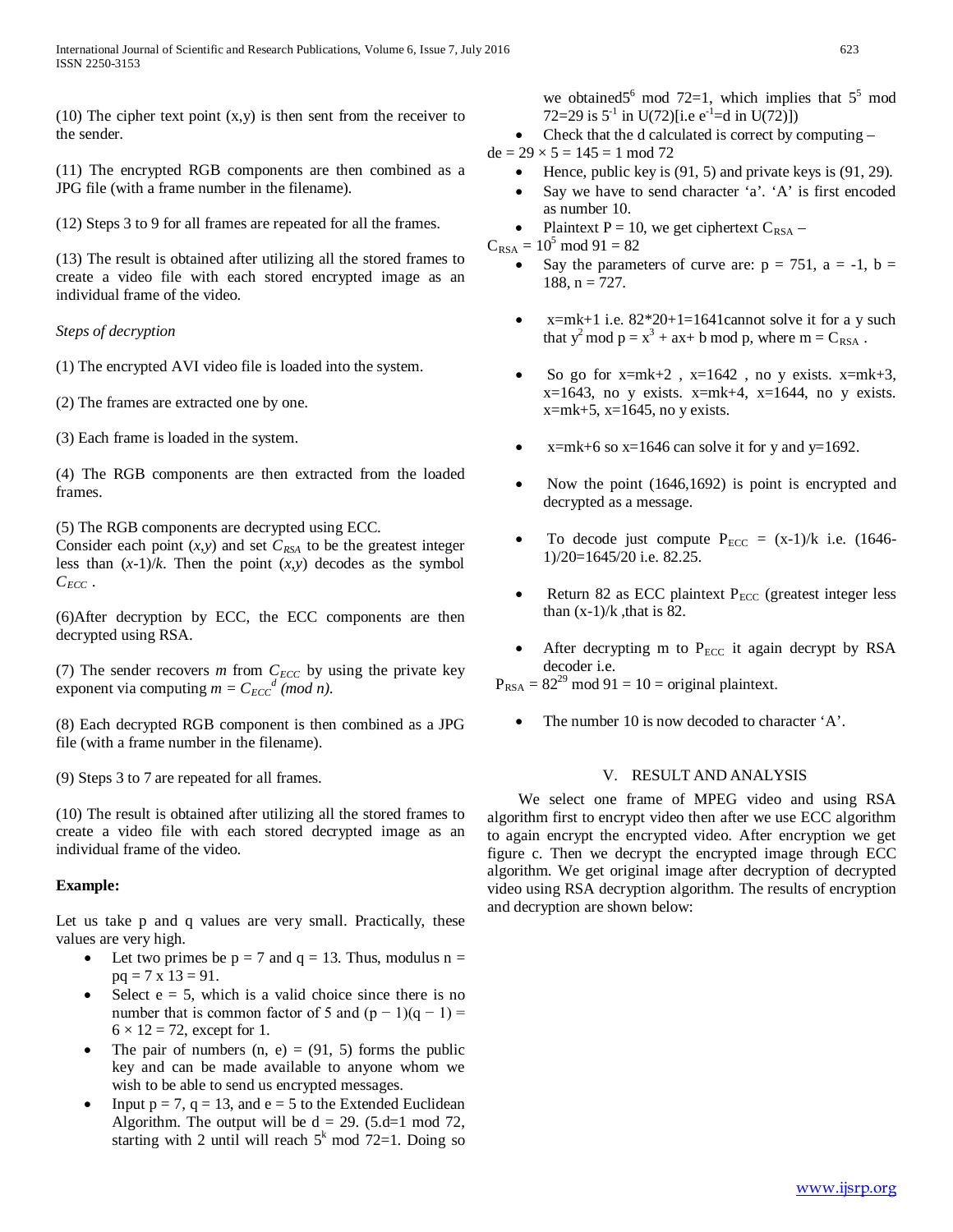

**Fig. 2 Video Encryption and Decryption**

## VI. HOW IS IT BETTER IN EXISTING WORK

 Upon implementing RSA encryption for the video, the encrypted video turned out to visually resemble the original video, we can see it clearly in figure 3 below that the encrypted image bears some similarities to the original image. For highly sensitive data it is imperative that the encrypted video should not bear any visual resemblance to the original video. Hence, we try to remove any resemblance whatsoever from the encrypted video to the original video, to do this we propose the use of two levels of encryption.



**Fig. 3 R – Component after RSA encryption**

 our proposed system the first level encryption is obtained by RSA algorithm sequence whereas, level 2 encryption is obtained by using ECC algorithm. The result of combining these two levels is shown in below figure.



**Fig 4 : Comparison of image before and after 2 levels of encryption**

 From above figure 4 we can see that there is no resemblance between the original and encrypted image, which is essential to provide maximum security.

#### VII. CONCLUSION

 We have proposed a new method of dual layer encryption methodology which enables to achieve zero visual resemblance and high security. This is achieved by applying the techniques individually rather than encrypting and decrypting all the frames in one go. The dual layer approach presents a promising approach to achieving a highly secure way of video encryption while not being very computationally intensive and time consuming.

#### **REFERENCES**

- [1] Certicom, Standards for Efficient Cryptography, SEC 1: Elliptic Curve Cryptography, Version 1.0, September 2000, Available at http://www.secg.org/download/aid-385/sec1\_final.pdf
- [2] Anna M. Johnston, Peter S. Gemmell, "Authenticated key exchange Provably Secure Against the Man-in-Middle Attack", Journal of Cryptology (2002) Vol. number 2 pages 139-148.
- [3] Antoines Joux, "A one round protocol for Tripartite Diffie-Hellman", Journal of Cryptology, 2004, Volume 17, Number 4,pages 263-276.
- [4] Alfred J. Menezes, Paul C. van Oorschot and Scott A. Vanstone, Handbook of Applied Cryptography, CRC Press, 1996.
- [5] William Stallings, Cryptography and Network Security, Principles and Practice. ed.,Prentice Hall, New Jersey,2003.
- [6] Asrjen K. Lenstra and Eric R. Verheul, "Selecting Cryptographic key size", Journal of Cryptology, 2001, Volume-14, Number 4, pages 255-293.
- [7] A. Chandrasekhar et.al. "Some Algebraic Curves in public Key crypto systems", International Journal of Ultra Scientists and Physical Sciences, 2007.
- [8] R. Schoof. Elliptic Curves Over Finite Fields and the Computation of Square Roots mod p. Mathematics of Computation, Vol. 44, No. 170, pp.483-494, April 85.
- [9] Darrel Hankerson, Alfered Menezes, Scott Vanstone, "A Gide to elliptic curve Cryptography", Springer, 2004.
- [10] Gura N., Shantz S., Eberle H., et al "An End-to End Systems Approach to Elliptic Curve Cryptography", Sun Microsystems Laboratories; 2002; Retrieved May, 10, http://research.sun.com/projects/crypto